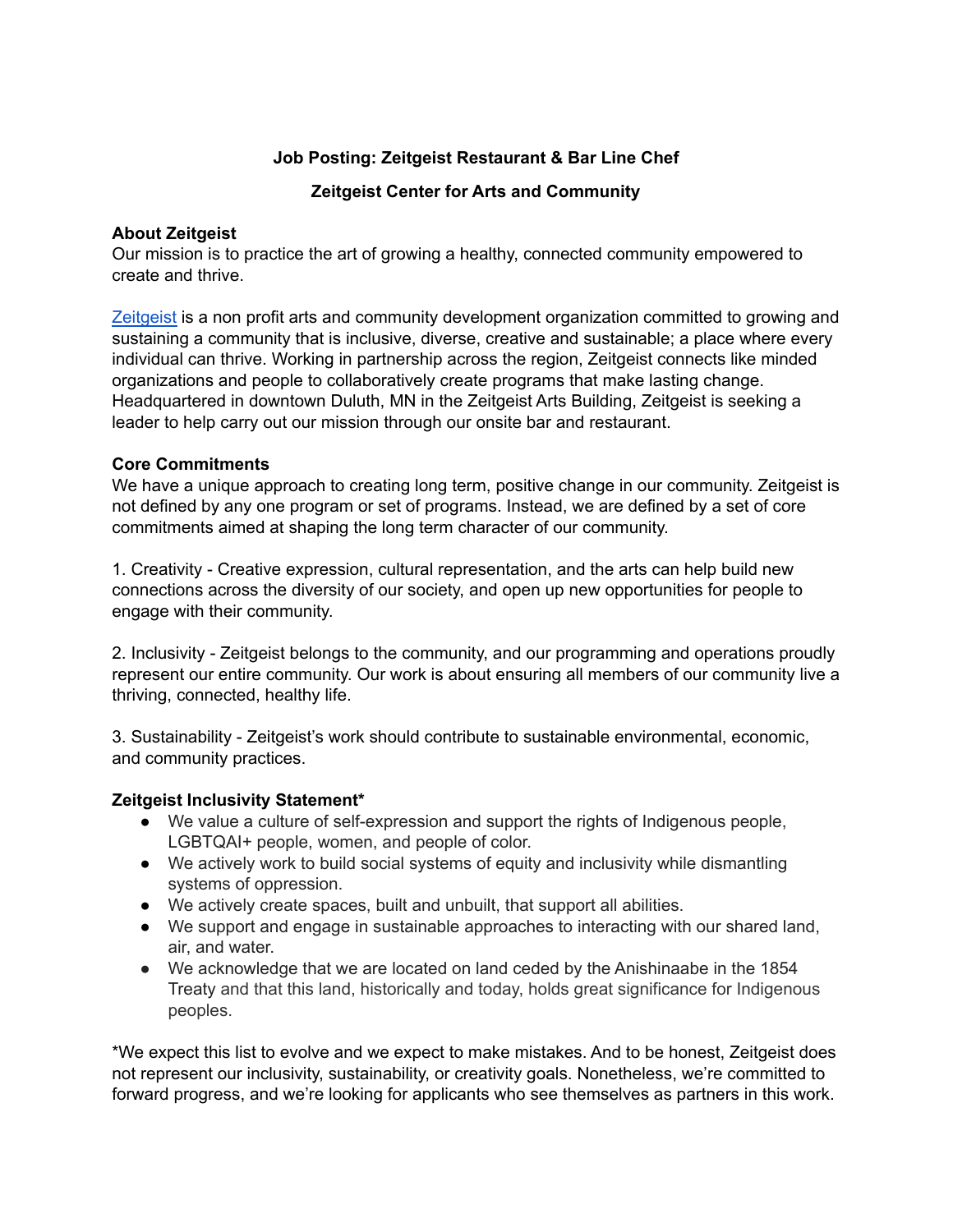#### **Job Purpose**

The Line Chef is responsible for the daily production of food related prep and menu items as well as the cleaning, care, maintenance and storage of all back of house related materials.

The Zeitgeist Restaurant & Bar Line Chef reports to the General Manager/Executive Chef.

#### **Line Chef Primary Duties & Responsibilities**

General

- Prepare recipes and menu items to specified standards in regards to quality, quantity, and time.
- Maintain a required level of personal hygiene.
- Ensure a sanitary kitchen environment and work station(s).
- Perform other duties and responsibilities as required or requested.

Financial

- Aid in the reduction and tracking of food waste, wasted efforts and inefficient procedures.
- Ensure items are prepared according to specifications and standards (Portion control, batch size/quality control).

● Adhere to company standards and service levels to increase sales and minimize costs. Back of House safety and planning

- Assist in creation, production, and maintenance of unique menu items.
- Adhere to best practices of food safety standards and kitchen organization and cleanliness.
- Comply with operational standards, company policies, federal/state/local laws, and ordinances.
- Assist in maintaining a professional restaurant image including restaurant cleanliness, proper uniform, and appearance standards.

Guest service

- Assist in the creation of positive quest experiences through proper and timely production of quality food.
- Openly receive feedback if/when standards are not met to ensure dissatisfied guests become return guests.

Operational responsibilities

- Make and produce all food prep and menu related items according to specific guidelines, performing various cooking methods.
- Maintain general kitchen cleanliness, sanitation, organization and safety.
- Every team member is responsible for dishwashing.
- Assist in the control of food cost and waste by ensuring correct portion sizes and recipes are being followed.
- Assist in monitoring ingredients and inventory in order to ensure freshness and quality.
- Rotate and stock inventory as needed per station.
- Assist in ensuring a safe working environment for team members and guests to help reduce the risk of injury or incidents. Give timely feedback on perceived issues to help management in providing a safe environment.

Personnel

Maintain a professionally courteous attitude with fellow line chefs, front of house management, front of house team members, other fellow non-restaurant Zeitgeist team members and managers/board members, and guests.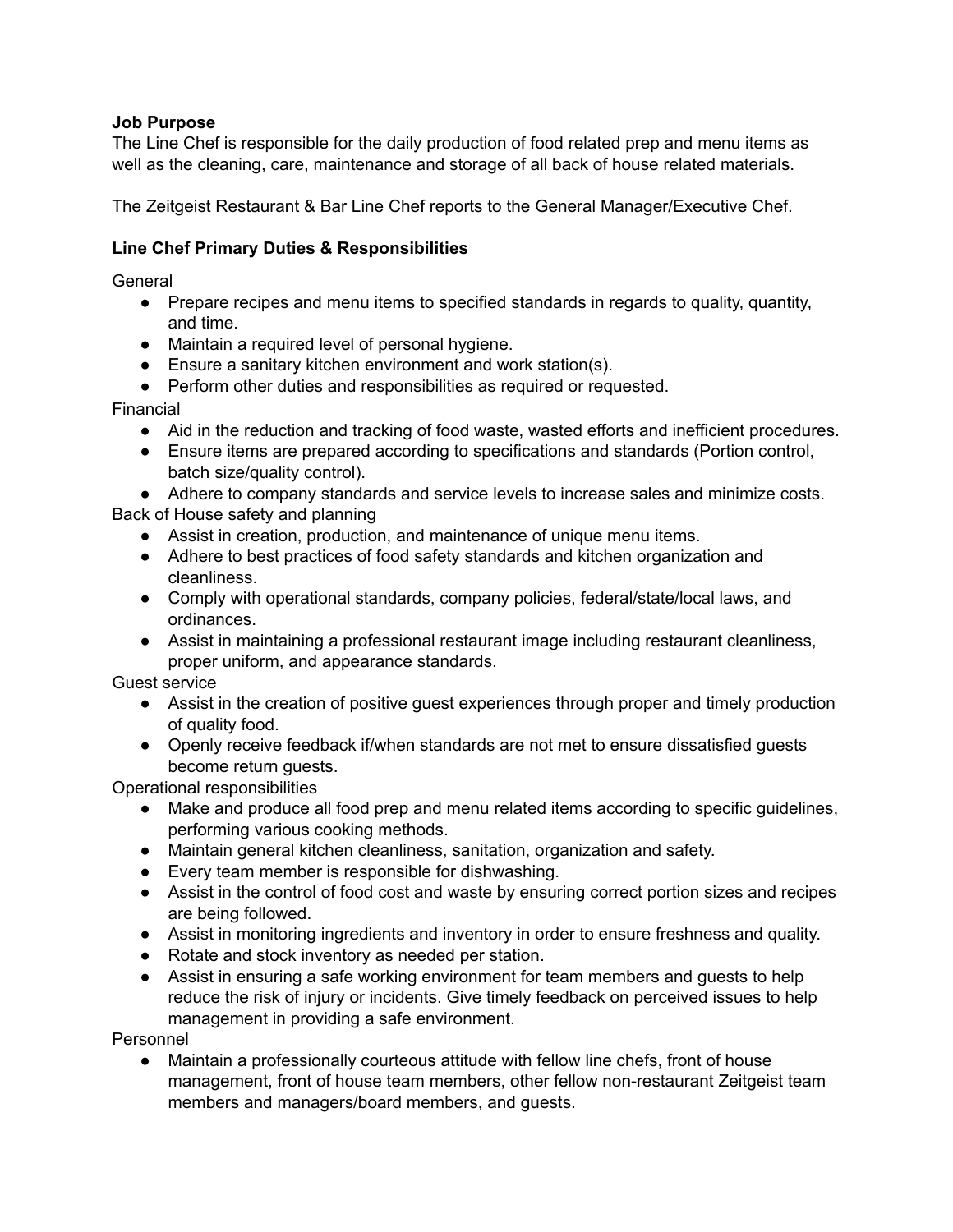• Participate in an interactive and living dialogue with management to set goals for growth and development.

Community Involvement

● Support the organization in providing a strong presence in the local community with community involvement by restaurant personnel.

While thorough, this job description is a living document and we are looking for team members who will be a part of adapting, changing, and growing as needs and goals are developed.

# **The Ideal candidate will be proficient in or capable of:**

- Lifting at least 50 lbs above waist high many times in a shift.
- Various cooking techniques (i.e. sauté, grilling, braising, roasting, baking, slicing, chopping, mixing, searing, frying, smoking, et al.).
- Working multiple hours while on your feet in a dynamic, quickly changing environment.
- Communicating well with other team members, as well as with guests. (Examples: "Hot," "Sharp," "Behind you," "Corner," "Ready to plate on")
- Ability to coordinate multiple tasks in correct sequencing to ensure proper timing of food production.
- Willingness to be coached and to participate in an interactive goal setting process.
- \*Preferably has their own knives, but some 'house knives' will be available as needed.

# **Qualifications / Education / Experience / Licensing Requirements**

Within your Resume and/or Cover Letter, please describe:

- Prior line chef/cook experience.
- Any relevant education, degrees, certifications, or licenses

# **Key Performance Indicators**

- Keeps Executive Chef/General Manager promptly and fully informed of all issues (i.e.problems, unusual matters of significance and positive events).
- Completes job responsibilities and performance objectives in a timely and effective manner.
- Maintains a favorable working relationship with all company employees to foster and promote a cooperative and harmonious working climate which will be conducive to maximum employee morale, productivity, and efficiency/effectiveness.

# **Job Status & Salary**

This position can be a full-time or part-time hourly employee of Zeitgeist. Hours may vary based on the volume of business. The typical starting hourly rate for the line chef position will be \$16-\$18/hour plus bonus perks. Employment with Zeitgeist will be on an at-will basis, which means you and the company are free to terminate the employment relationship at any time for any reason. As an employee of Zeitgeist, you are also eligible for PTO, complimentary movies, preview nights for Renegade shows, one meal per shift, and soda and coffee as appropriate. Upon reopening as we continue to grow and evolve as an organization, additional employee benefits will be prioritized and offered as available.

# **To Apply**

The position will remain open until filled by an appropriate candidate.